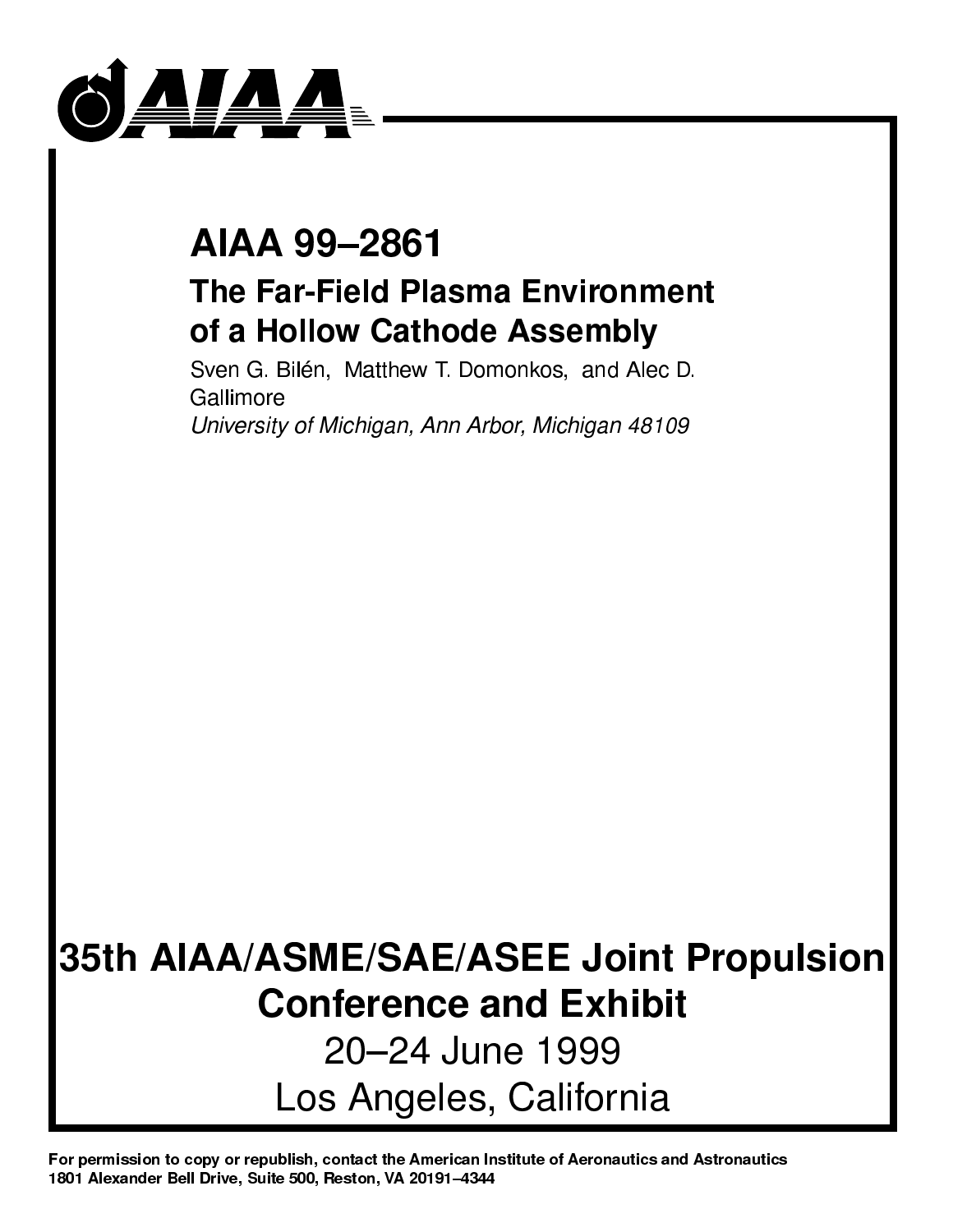# **The Far-Field Plasma Environment of a Hollow Cathode Assembly**

Sven G. Bilén,\* Matthew T. Domonkos,† and Alec D. Gallimore<sup>‡</sup> University of Michigan, Ann Arbor, Michigan 48109

**Using a hollow cathode assembly (HCA) in a large vacuum chamber, such as the University of Michigan's Large Vacuum Test Facility (LVTF), provides the capability of generating a plasma environment that closely approximates that of the ionosphere. This capability allows examinations of ionospheric-plasma phenomena in a controlled setting without, in most cases, relying on scaling techniques. The HCA provides a lowtemperature, low-density, fairly uniform plasma in its far-field, and the LVTF provides ample room such that the effects of plasma confinement can be reduced to a minimum. Most previous studies on the HCA have concentrated on its plasma environment in the near-field,** *i.e.* **within a few 10's of cm. This work, however, examines the far-field (***i.e.***, 1–2 m) plasma environment of the HCA. This characterization shows that the HCA provides, in the far-field, a fairly uniform ionospheric-level plasma environment. The HCA was operated at nine different operating conditions consisting of three different gases (argon, krypton, and xenon) each at three different flow rates. In this paper, results from these nine operating conditions are summarized and the corresponding farfield plasma environments are analyzed. Comparison of the HCA's plasma environment parameters with typical ionospheric values is presented.**

### **Nomenclature**

| $B_0$             | background magnetic-flux density, T                 |
|-------------------|-----------------------------------------------------|
| $B_{\text{LYTF}}$ | magnetic-flux density in LVTF, T                    |
| $\mathbf{B}_E$    | geomagnetic-flux-density vector, T                  |
| $B_E$             | geomagnetic-flux density, T                         |
| $B_{IGRF}$        | magnetic-flux density from IGRF model, T            |
| $k_{\cdot}$       | Boltzmann's constant, $1.38 \times 10^{-23}$ J/K    |
| $m_e$             | electron mass, $9.109\times10^{-31}$ kg             |
| $m_i$             | ion mass, kg                                        |
| $n_e$             | electron plasma density, $m^{-3}$                   |
| $n_i$             | ion density, $m^{-3}$                               |
| q                 | charge magnitude, $1.602 \times 10^{-19}$ C         |
| $r_{ce}$          | electron gyroradius, m                              |
| $r_{ci}$          | ion gyroradius, m                                   |
| $T_e$             | electron temperature, K                             |
| $v_{te}$          | electron thermal velocity, $m/s$                    |
| $v_{ti}$          | ion thermal velocity, $m/s$                         |
| $Z_i$             | ionization level, integer                           |
| $\varepsilon_0$   | free space permittivity, $8.85 \times 10^{-12}$ F/m |
| $\theta_e$        | electron temperature, eV                            |
|                   |                                                     |

# **Introduction**

THE capability of generating a plasma environ-<br>ment that closely approximates that of the ionosphere is highly desirable to researchers wishing to examine ionospheric-plasma phenomena in a controlled setting. Such a capability would also be useful in testing and calibrating ionospheric probes without relying on scaling techniques.<sup>1</sup> The use of a hollow cathode assembly (HCA) in a large vacuum chamber, such as the University of Michigan's Large Vacuum Test Facility (LVTF), can provide just such a capability. The HCA provides a low-temperature, low-density, fairly uniform plasma in its far-field, and the LVTF provides ample room such that the effects of plasma confinement—*i.e.*, interaction with the walls and support structures—can be reduced to a minimum.

The general operation of HCA's has been studied extensively in the literature. $2-6$  Many previous studies of the HCA have concentrated on its plasma environment in the near-field, *i.e.* within a few 10's of  $\text{cm}$ <sup>6,7</sup> Several works have also investigated the interaction of the HCA plume with an ambient plasma, $8-11$  although this is not the case of this study. Rather, this work examines the far-field (*i.e.*,  $\sim$ 1–2 m) plasma environment of the HCA. This characterization shows that the HCA provides, in the far-field, a fairly uniform ionospheric-level plasma environment.

The HCA was operated at a total of nine different operating conditions: three different gases (argon, krypton, and xenon), each at three different flow rates. In this paper, we begin by describing the vacuum chamber and experimental apparatus. We then present and summarize the results from the nine operating conditions and analyze the corresponding farfield plasma environments. We conclude by presenting an evaluation of our method and apparatus for simulating ionospheric plasmas.

<sup>∗</sup>Research Fellow, Radiation Laboratory and Space Physics Research Laboratory, AIAA Member

<sup>†</sup>NASA Graduate Student Researchers Program Fellow, Plasmadynamics and Electric Propulsion Laboratory, AIAA Student Member

<sup>‡</sup>Associate Professor, Aerospace Engineering and Applied Physics, AIAA Associate Fellow

Copyright  $\odot$  1999 by Sven G. Bilén. Published by the American Institute of Aeronautics and Astronautics, Inc. with permission.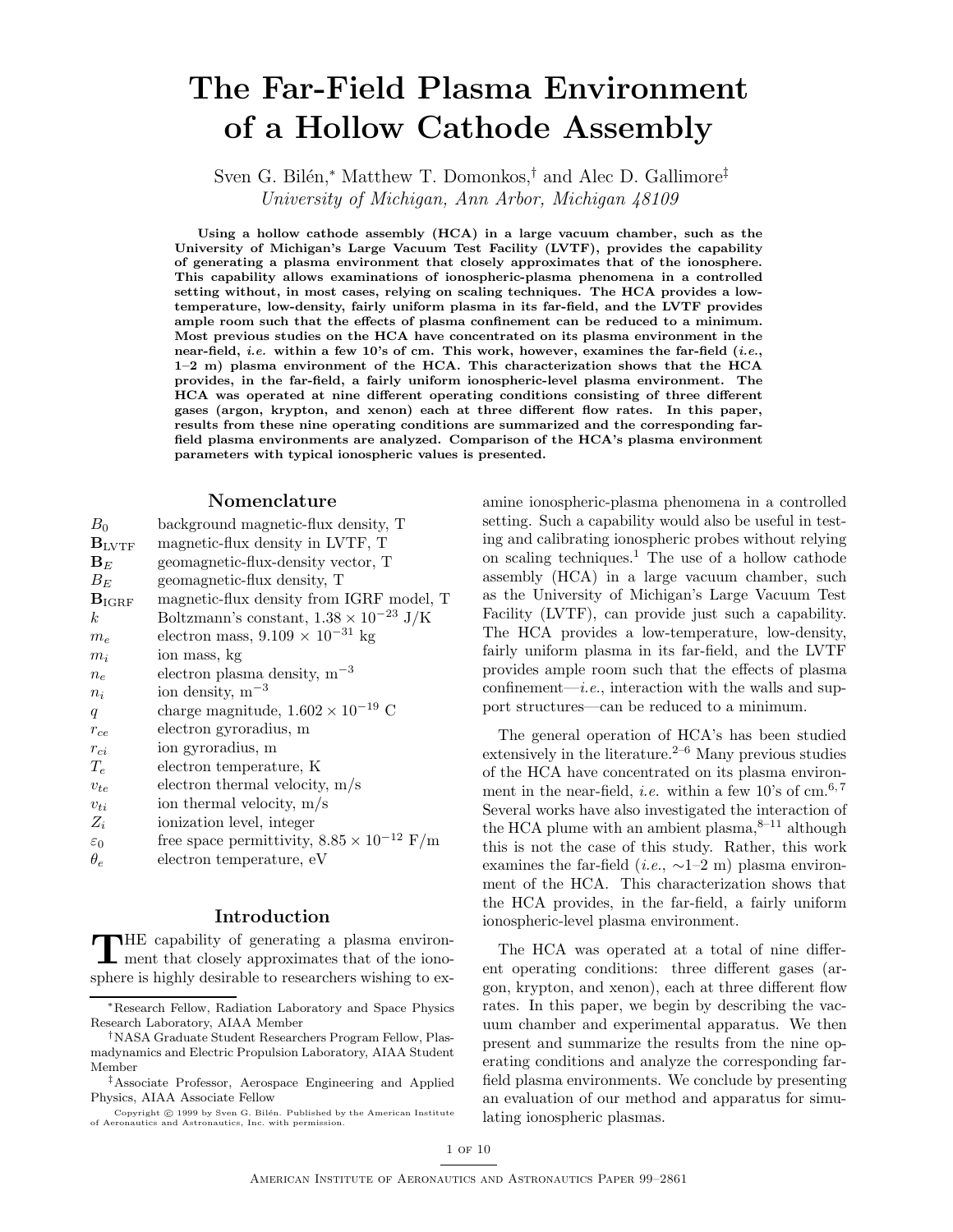

**Fig. 1 Setup of the vacuum chamber for the farfield plasma environment characterization of the hollow cathode assembly (HCA) showing the location of the HCA and the Langmuir probe mounted on the positioning table. The items marked "Samples under test" are for a different set of experiments that the HCA characterization supported.**

# **Experimental Apparatus**

#### **Vacuum Chamber Description**

The University of Michigan's Plasmadynamics and Electric Propulsion Laboratory (PEPL) has as its centerpiece the Large Vacuum Test Facility (LVTF), a cylindrical, stainless-steel-clad tank which is 9 m long and 6 m in diameter.<sup>12</sup> During these tests, the facility was supported by six  $32,000$  l/s diffusion pumps backed by two 2000 cfm  $(56,600 l/s)$  blowers and four 400 cfm  $(11,300 l/s)$  mechanical pumps. These pumps gave the facility an overall pumping speed of over 100,000  $l/s$  on nitrogen and 25,000  $l/s$  on xenon.<sup>§</sup> Fig. 1 is a diagram of the LVTF as it was set up for the HCA far-field plasma-environment characterization. It should be noted that these experiments provided background information for another set of experiments performed at the same time [see Bilén, $^{13}$ ] Chap. 3].

The positioning table, also shown in Fig. 1, contains two rotary platforms on two transverse linear stages. This setup provides two degrees of freedom as well as angular freedom in the horizontal plane, i.e., radial (x–plane), axial (y–plane), and  $\theta$ . Altitude (z–plane)



**Fig. 2 Picture of the hollow cathode assembly as set up for these experiments (axis orientation shown in this figure corresponds to that of Fig. 1).**

is fixed.¶ The entire system is mounted on a movable platform allowing measurements to be made throughout a large portion of the chamber. The system can sweep two probes at a time at radial speeds in excess of 60 cm/s, with a positioning accuracy of 1 mm.

## **Hollow Cathode Assembly Description**

The source for simulating the ionospheric plasma was a laboratory model hollow cathode assembly  $(HCA)$ , which uses an orificed hollow cathode.<sup>14</sup> The HCA was developed at NASA Glenn Research Center under its International Space Station plasma contactor program. The HCA created a low temperature plasma ( $\theta_e \lesssim 1.5$  eV) by establishing a discharge between a hollow cathode chamber and a positive keeper electrode and was operated primarily in spot mode.<sup>15</sup> Plasma density was varied by adjusting the flow rate. Fig. 2 shows a picture of the HCA as it looked during these tests. Table 1 gives a summary of the nine different HCA operating conditions.

#### **Measurement Equipment**

The measurement equipment used during the experiments included an electrometer, computer controller, magnetometer, and the aforementioned positioning table. The electrometer was connected via an IEEE–488 bus to a computer controller which set equipment parameters, controlled instruments, and stored data. A more detailed description of the equipment used and their function is listed below.

**Electrometer** A Keithley 2410 Source Electrometer was used to drive the Langmuir probe (LP) system. The electrometer measured the current collected by the LP as it was swept from  $-20$  to 20 V. The LP was positioned via the positioning table. LP measurements were used to determine

<sup>§</sup>In Winter 1998, the LVTF underwent a major facilities upgrade during which four nude cryopumps were added. These cryopumps have a combined pumping speed of 300,000 l/s on air and 140,000 l/s on xenon and provide the ability to reach a high-vacuum ( $10^{-7}$  torr).

**T**Recently, the capability for  $z$ -axis motion has been added to the positioning table.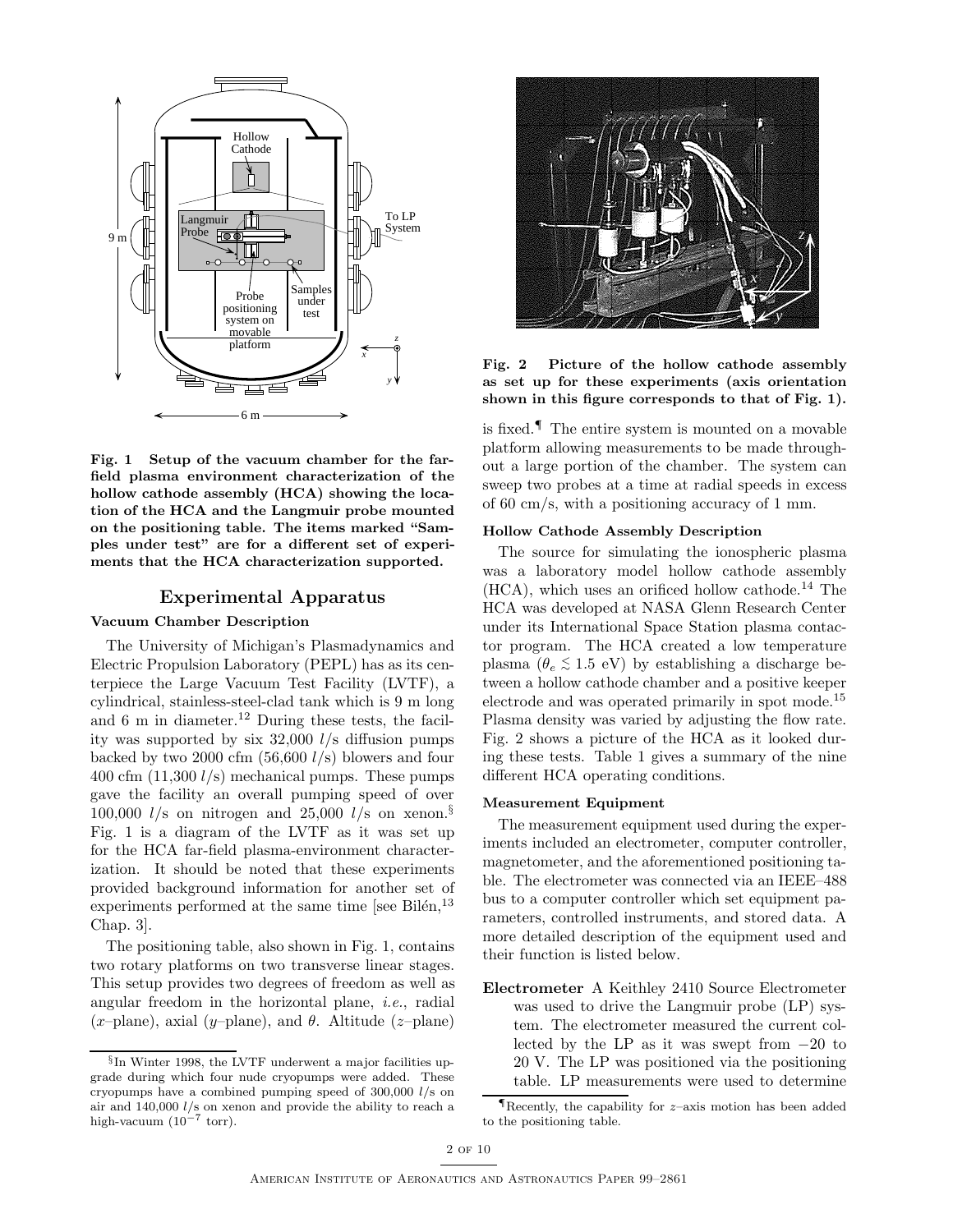**Table 1 Summary of the operating conditions of the hollow cathode assembly.**

| Oper.          | $\operatorname{Gas}$ | Flowrate, | Discharge  | Discharge  | Mode of    | Tank Pressure,                       |
|----------------|----------------------|-----------|------------|------------|------------|--------------------------------------|
| Cond.          |                      | sccm      | Voltage, V | Current, A | Operation  | $\times 10^{-5}$<br>torr (indicated) |
|                | krypton              | 10.2      | 14.8       | 3.97       | spot       | 4.9                                  |
| $\overline{2}$ | krypton              | 19.2      | 14.8       | 3.97       | spot       | 4.9                                  |
| 3              | krypton              | 4.3       | 19.3       | 3.97       | plume      | 4.9                                  |
| 4              | argon                | 12.9      | 17.2       | 3.97       | spot       | 4.9                                  |
| 5              | argon                | 18.3      | 15.8       | 3.97       | spot       | 5.2                                  |
| 6              | argon                | 14.8      | 16.5       | 3.97       | spot       | 5.1                                  |
| 7              | xenon                | 2.3       | 15.5       | 3.97       | transition | 4.5                                  |
| 8              | xenon                | 6.9       | 14.8       | 3.97       | spot       | 5.2                                  |
| 9              | xenon                | 3.9       | 17.1       | 3.97       | transition | 4.8                                  |

electron temperatures and number densities of the HCA plasma plume.

- **Computer Controller** An Apple Macintosh Quadra running LabVIEW software from National Instruments was used to set equipment parameters and to store data via an IEEE–488 bus. LabVIEW routines were used to drive the electrometer and capture LP traces.
- **Positioning Table** The positioning table, developed by New England Affiliated Technologies (NEAT), was used to position the LP throughout the farfield region of the HCA plume.
- **Magnetometer** The Shuttle Electrodynamic Tether  $S<sub>V</sub>stem<sup>16</sup> (SETS) aspect magnetometer (AMAG)$ was used to determine the orientation and strength of the geomagnetic field present in the plasma chamber. This instrument provides threeaxes absolute-field measurements with 468-nT resolution.

#### **Langmuir Probe Measurement Positions**

The Langmuir probe measurements were made at 12 locations throughout the chamber for each of the nine HCA operating conditions. The 12 locations are shown in Fig. 3. The measurement space covers an area of about 1.4 m  $\times$  0.7 m, with the closest measurement made about 1.2 m away from the HCA. The measurement space is oriented fairly symmetrically about the axis of the HCA plume. The location of the HCA is at the  $(0,0)$  point of Fig. 3.

### **Experimental Results**

# **Electron Densities**

The electron density throughout the measurement region was determined via the Langmuir probe method as outlined in Krehbiel et al.<sup>17</sup> The LP bias voltage was swept from  $-20$  to  $+20$  V in 200 steps and the resulting current was measured via the electrometer. The rhenium LP tip was cylindrically shaped, 48.9 mm





**Fig. 3 Locations of the Langmuir probe measurements with respect to the hollow cathode assembly.**

long with a diameter of 3.9 mm, and was mounted on a triaxial mast to ensure that the low ion currents could be measured. The probe is very similar to those used on previous ionospheric missions such as Dynamics Explorer. The probe was periodically cleaned using electron bombardment of its surface by applying +200 V to the probe tip. A typical I–V characteristic from this experiment is shown in Fig. 4.

Using the  $n_e$  values obtained through analysis of the LP data, contour plots of  $n_e$  throughout the measurement region were produced for each of the nine HCA operating conditions (see Table 1). A cubic interpolation of the data collected at the 12 locations provides a smooth estimate of  $n_e$  throughout the measurement region. The plots in Figs. 5–13 show the electron density in the HCA plume for each of the nine operating conditions. Table 2 gives a summary of the plasma environment as measured by the LP.

There are some items to note in the data presented in Figs. 5–13. First, most of the plots appear to have slighter higher densities to the right of the HCA. It

 $\Vert$ The SETS instrument data was collected during a previous set of experiments; the instrument was not in the LVTF during this experiment.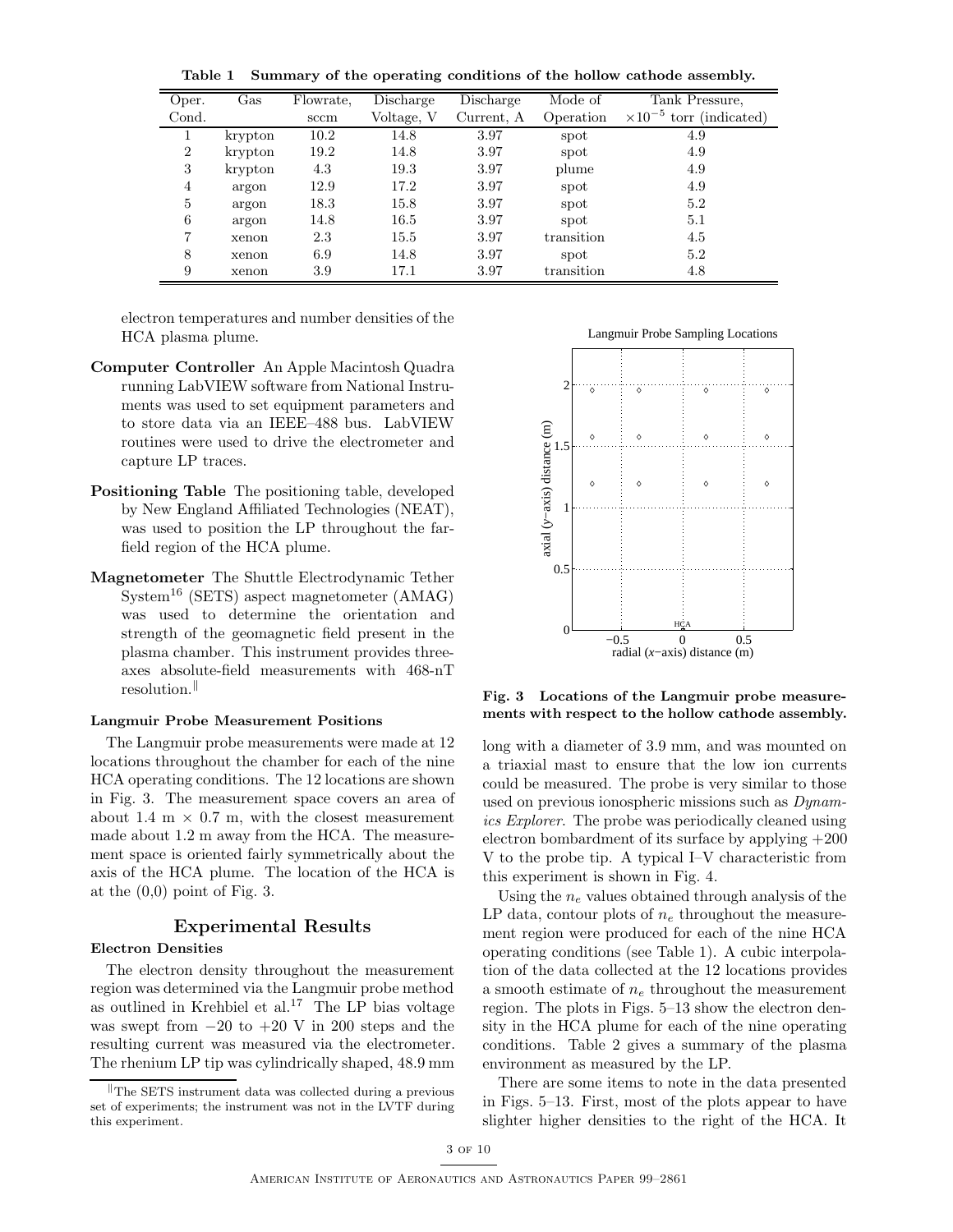**Table 2 Summary of the plasma environment from the hollow cathode assembly for each of the nine operating conditions.**

| Oper.          | $\rm Gas$ | Ion Mass,            | Mean $n_e$ (std. dev.),       | Mean $\theta_e$ (std. dev.), | Fig. |
|----------------|-----------|----------------------|-------------------------------|------------------------------|------|
| Cond.          |           | $\times 10^{-26}$ kg | $\times 10^{12}~{\rm m}^{-3}$ | еV                           | Num. |
|                | krypton   | 13.92                | 3.9(0.9)                      | 0.9(0.1)                     | 5    |
| $\overline{2}$ | krypton   | 13.92                | 11.9(3.3)                     | 1.1(0.3)                     | 6    |
| 3              | krypton   | 13.92                | 1.2(0.3)                      | 1.0(0.2)                     |      |
| 4              | argon     | 6.63                 | 1.2(0.1)                      | 1.0(0.2)                     |      |
| 5              | argon     | 6.63                 | 1.5(0.2)                      | 1.1(0.3)                     | 9    |
| 6              | argon     | 6.63                 | 1.0(0.1)                      | 1.8(0.2)                     | 10   |
|                | xenon     | 21.80                | 1.6(0.3)                      | 1.5(0.1)                     | 11   |
| 8              | xenon     | 21.80                | 7.5(1.7)                      | 1.4(0.1)                     | 12   |
| 9              | xenon     | 21.80                | 2.9(0.4)                      | 1.5(0.1)                     | 13   |



**Fig. 4 A sample current–voltage characteristic for the cylindrical Langmuir probe used in this experiment (data is from Condition 7, sample 2, point closest to the HCA—see Figure 11).**

is believed that this was due to the HCA pointing slightly to the right of the center line. Second, although the region is undersampled, fairly good density profiles can be interpolated due to the uniform nature of the plasma plume.

# **Ion Densities**

The ion density throughout the measurement region was determined via the Langmuir probe method. These values were all within a factor of 2 of the electron densities providing important corroboration of the results.

#### **Electron Temperatures**

The electron temperature throughout the measurement region was determined via the Langmuir probe method. These values fell within the range 0.9 to 1.8 eV.

#### **Chamber Ambient Magnetic Field**

The ambient magnetic field in the chamber was measured with the SETS AMAG during thermal-vacuum testing of the SETS payload on 2 February 1995. The AMAG-measured magnetic field is  $B_{\text{LVTF}} = -1.83\hat{x} +$ 7.86 $\hat{y}$  – 4.26 $\hat{z} \times 10^3$  nT or  $|\mathbf{B}_{\text{LVTF}}| = 9.12 \times 10^3$  nT (coordinates are those shown in Figure 1). Such a low value for the ambient LVTF magnetic field may at first seem incorrect since the International Geomagnetic Reference Field (IGRF) model<sup>18</sup> predicts a value of  $|\mathbf{B}_{\text{IGRF}}| = 5.63 \times 10^4 \text{ nT}^*$  However, the LVTF is made of both stainless steel, which is generally nonmagnetic, $19$  and ferrous steel components. The ferrous components of the LVTF affect the local field, in this case greatly reducing it. Thus, the reduction in field strength observed inside the LVTF can be explained.

# **Discussion**

The data collected during this experiment and analyzed here show that the far-field plasma environment of the HCA approximates that of ionospheric plasmas. Table 3 compares typical values for several ionospheric parameters with those provided by the HCA in the LVTF. We discuss these and other parameters in the remainder of this section.

#### **Plasma Density and Confinement**

This characterization effort showed that the obtainable density range from the HCA in the LVTF is between  $\sim 10^{12}$  to  $10^{13}$  m<sup>-3</sup> and higher. This range adequately covers the higher plasma densities found in the ionosphere during daytime and/or solar maximum, but is higher than those found during nighttime and/or solar minimum (as low as  $\sim 10^{10}$  m<sup>-3</sup>). However, lower densities ( $\sim 10^{11}$ ) can be obtained in the LVTF farther back from the HCA than this study's measurement space.

One very important aspect of the HCA's plasma environment is that the plasma is uniform over a fairly large region  $(1-2 \text{ m})$ . Density and electron temperature vary by only  $\leq 2$  from side to side and front to back of the measurement space used in this study. In addition, the LVTF's walls are located a large distance from the plasma region of interest, minimizing the confining effects of the walls—often one of the largest problems with simulating an ionospheric plasma. These two aspects allow large and/or distributed systems to be placed in the plasma without requiring compensation for changing conditions across

<sup>\*</sup>The location of the chamber is  $42°17'98.41''$  N lat.,  $83^{\circ}41'61.98''$  E long. For this location, IGRF predicts an ambient geomagnetic field of  $\mathbf{B}_{IGRF} = 1.83\hat{x} - 0.19\hat{y} + 5.32\hat{z} \times 10^4$  nT, where  $\hat{x}$  is directed North,  $\hat{y}$  is directed East, and  $\hat{z}$  is directed into the Earth.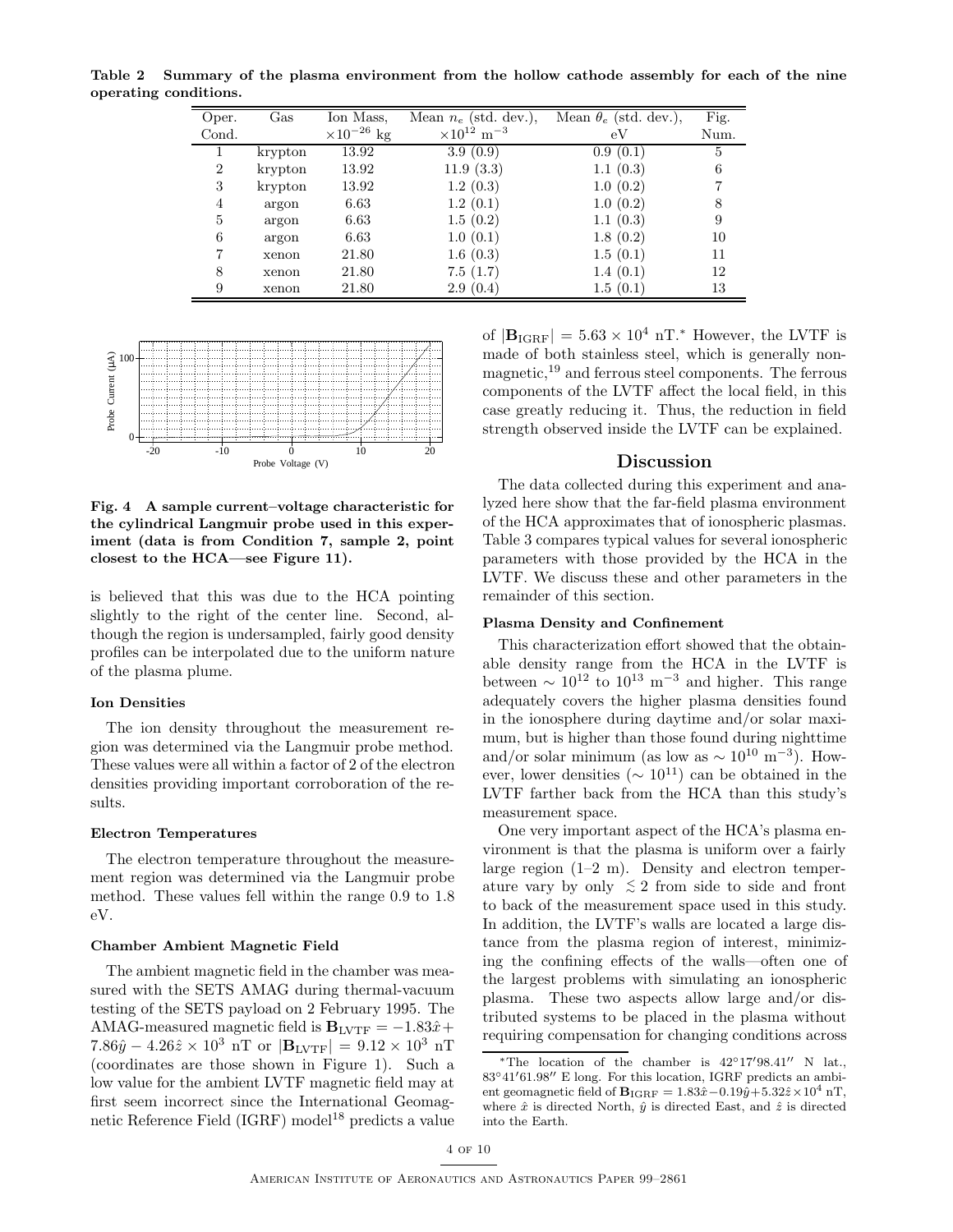**Table 3 Comparison of a typical ionospheric plasma environment with that provided by the hollow cathode assembly in the Large Vacuum Test Facility.**

| Parameter               | Typical Ionospheric<br>Value        | Chamber<br>Value                              | Comments                                                                         |
|-------------------------|-------------------------------------|-----------------------------------------------|----------------------------------------------------------------------------------|
| $n_e$                   | $10^{10} - 10^{13}$ m <sup>-3</sup> | $10^{11} - 10^{13}$ m <sup>-3</sup>           | depends on distance<br>from HCA and gas flowrate                                 |
| $T_e$ ( $\theta_e$ )    | 1160-3480 K $(0.1-0.3$ eV)          | 10400-23100 K $(0.9-2.0 \text{ eV})$          | lower possibly with cold gas<br>injection at HCA keeper                          |
| $m_i$ (O <sup>+</sup> ) | $2.66 \times 10^{-26}$ kg           | $\in [6.63, 13.92, 21.80] \times 10^{-26}$ kg | other gases available,<br><i>e.g.</i> , neon $(3.35 \times 10^{-26} \text{ kg})$ |
| $B_E$                   | 35000 nT $(0.35 \text{ G})$         | $\sim$ 9000 nT                                | auxiliary field can be added<br>with Helmholtz coils                             |

the system. In addition, these aspects allow for the examination of large sheaths, e.g., on high-voltage conductors.<sup>13</sup>

#### **Electron Temperature**

The electron temperatures obtained in the study were in the range of  $\simeq 0.9$  to 1.8 eV. These values are slightly higher than those found in the ionosphere  $(\theta_e \simeq 0.1$  to 0.3 eV), but not appreciably so. Electron temperature could possibly be lowered in future experiments by injecting cold gas at the exit of the HCA keeper or by adding polyatomic molecules such as nitrogen to the noble gas HCA propellant. By running a small HCA in spot mode<sup>20</sup> it may also be possible to achieve lower electron temperatures.

#### **Primary Ion Constituent**

The three gases used here—argon, krypton, and xenon—are all heavier than the primary ionospheric constituent: atomic oxygen. In our study, we did attempt to use neon, which is close in mass to oxygen, but the cathode ran hot at the low flowrate required to achieve low densities. For this reason, higher flowrates were required but they produced a much denser plasma than ionospheric levels at 1–2 m from the HCA exit plane. It may be possible to modify the orifice such that the lower flowrates do not overheat the cathode allowing better ion mass matching with neon in future experiments.

#### **Magnetic Field**

Knowledge of the ambient magnetic field found in the ionosphere and the LVTF is important because it affects several plasma scale lengths and resonance frequencies. The geomagnetic field strength measured in the chamber is about a factor of four smaller than that in the ionosphere. This, however, is not necessarily disadvantageous since the addition of Helmholtz coils would allow for varying magnetic field orientations without much interference from the ambient geomagnetic field. For future experiments requiring ambient magnetic fields, we are investigating the possibility of adding Helmholtz coils to the LVTF.

#### **Resonance Frequencies and Scale Lengths**

Often what is most important in the experimental simulation of ionospheric plasma is how closely the plasma resonance frequencies and scale lengths are approximated. Resonance frequencies of interest include the electron and ion plasma frequencies,  $\omega_{pe}$  and  $\omega_{pi}$ ; the electron and ion cyclotron frequencies,  $\omega_{ce} \omega_{ci}$ ; and the upper and lower hybrid frequencies,  $\omega_{uh}$  and  $\omega_{lh}$ . Scalelengths of interest include the Debye length,  $\lambda_D$ , and the electron and ion cyclotron radii,  $r_{ce}$  and  $r_{ci}$ .<sup>†</sup> Table 4 summarizes these parameters and gives equations for their derivation along with values for a typical ionosphere and the HCA far field.

By examining the equations for the frequencies and scale lengths given in Table 4 we can determine how closely the values in the HCA plasma environment will approximate those of the ionosphere. In general, the HCA's far-field plasma is good for simulating electron dynamics, but less so for ions. For example, because  $\omega_{pe}$  depends only on  $n_e$ , this frequency can be matched closely. Other frequencies that depend on  $m_i$  and/or  $B_0$  are not matched as closely, but are still reasonably close. With respect to scale length, we see that the electron gyroradius is easily contained within the plasma environment, whereas the ion gyroradius is clearly not contained. Finally, because the important  $\lambda_D$  scale length is proportional to  $\sqrt{T_e/n_e}$ , it can be matched very closely.

#### **Nonidealities**

Although there are many properties of ionospheric plasma that the far-field of the HCA approximates, there are several properties which do deviate significantly from ionospheric plasmas. Besides the deviations in ion mass and magnetic-field strength noted above, there is another deviation that has to do with plasma flow. Most in situ investigations in the ionosphere are connected to moving spacecraft with orbital velocities high enough that the ion flow is effectively a directed beam. The HCA does not provide such a

<sup>&</sup>lt;sup>†</sup>In the calculations of  $r_{ce}$  and  $r_{ce}$ , we define thermal velocities as  $v_{tj} = \sqrt{kT_j/m_j}$ , for  $j = e, i$  and let  $T_e = T_i$ .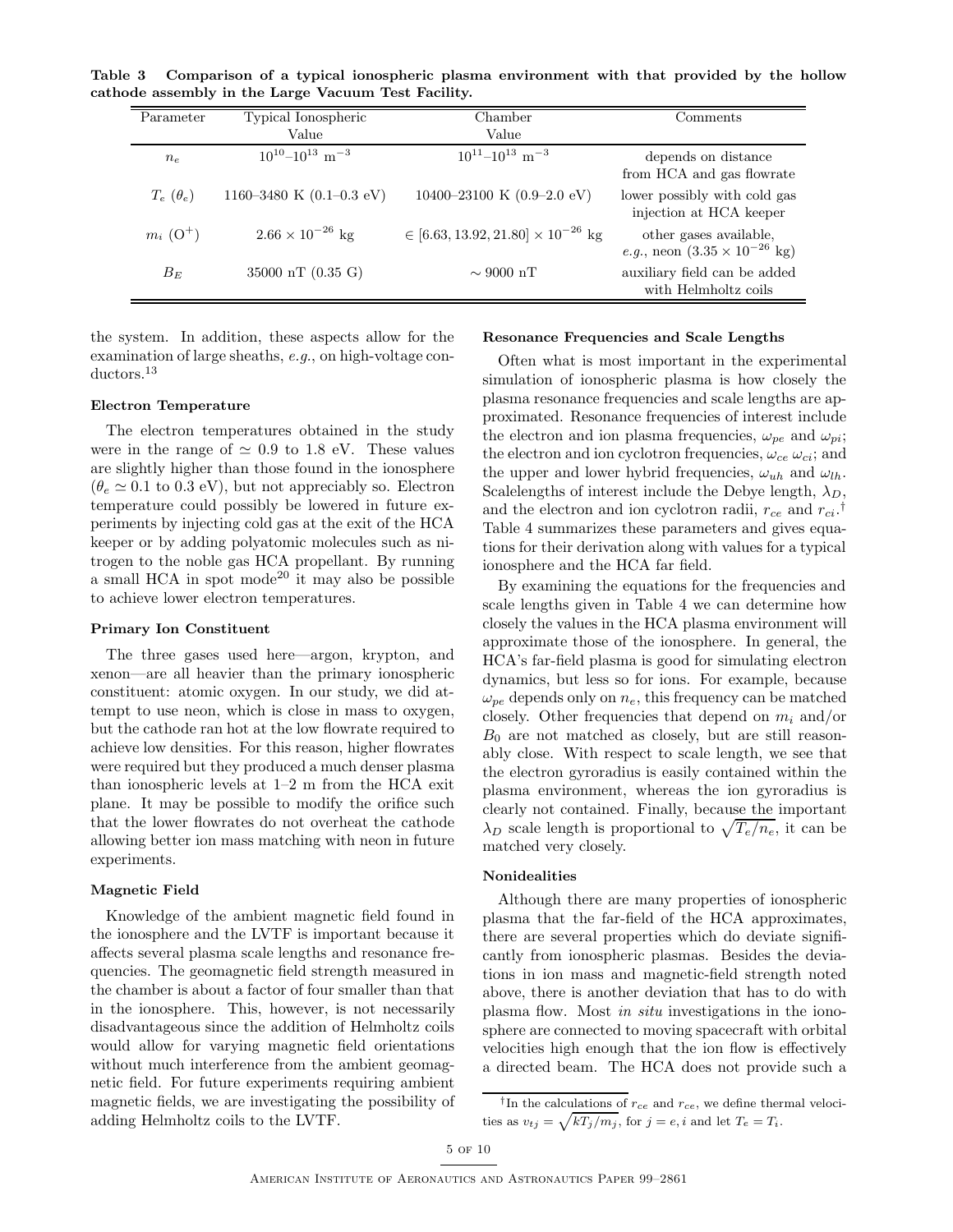**Table 4 Table summarizing typical ionospheric and far-field HCA parameters using parameter ranges found in Table 3.**

| Parameter     | Typical Ionospheric Values<br>Equation                    |                                            | Chamber Range                                                    |  |
|---------------|-----------------------------------------------------------|--------------------------------------------|------------------------------------------------------------------|--|
| $\omega_{pe}$ | $n_e q^2$<br>$\varepsilon_0 m_e$                          | 5.64–178 Mrad/s $(0.898-28.4 \text{ MHz})$ | 17.8–178 Mrad/s $(2.84-28.4 \text{ MHz})$                        |  |
| $\omega_{pi}$ | $n_i Z_i^2 q^2$<br>$\varepsilon_0 m_i$                    | 32.9-1040 krad/s $(5.23-165 \text{ kHz})$  | $Xe:36.5-Ar:661$ krad/s $(5.80-105$ kHz)                         |  |
| $\omega_{ce}$ | $qB_0$<br>$m_e$                                           | 6.16 Mrad/s $(908 \text{ kHz})$            | $1.58 \text{ Mrad/s}$ (252 kHz)                                  |  |
| $\omega_{ci}$ | $Z_i q B_0$<br>m <sub>i</sub>                             | $209 \text{ rad/s}$ (33.3 Hz)              | Xe:6.6 rad/s $(1.1 \text{ Hz})$ , Ar:22 rad/s $(3.5 \text{ Hz})$ |  |
| $\omega_{uh}$ | $\sqrt{\omega_{pe}^2 + \omega_{ce}^2}$                    | 8.35–178 Mrad/s $(1.33–28.4 \text{ MHz})$  | 17.9–178 Mrad/s $(2.84-28.4 \text{ MHz})$                        |  |
| $\omega_{lh}$ | $\approx \sqrt{\omega_{ce} \omega_{ci}}$                  | 35.9 krad/s $(5.71 \text{ kHz})$           | 5.9 krad/s $(938 \text{ Hz})$                                    |  |
| $\lambda_D$   | $\varepsilon_0 kT_e$                                      | $0.75$ mm $-4.1$ cm                        | $2.2 \text{ mm} - 3.3 \text{ cm}$                                |  |
| $r_{ce}$      | $m_e\,v_e$<br>$v_{te}$<br>$\overline{a}$<br>$\omega_{ce}$ | $2.15 - 3.73$ cm                           | $25 - 37$ cm                                                     |  |
| $r_{ci}$      | $m_i v_{i, \perp}$<br>$v_{ti}$<br>qB<br>$\omega_{ci}$     | $3.71 - 6.43$ m                            | $Ar:67-100$ m                                                    |  |

directed flow, and hence motional effects cannot be readily studied with the HCA in the LVTF.

#### **Summary**

The capability of generating a plasma environment that closely approximates the ionosphere's is useful for examining ionospheric-plasma phenomena in a controlled setting. The data collected and analyzed in this study show that the far-field plasma environment of the HCA approximates ionospheric plasmas. The obtainable density range during this study was between  $\sim 10^{12}$  to  $10^{13}$  m<sup>-3</sup> and higher, but if tests are performed farther back in the LVTF, lower densities  $({\sim 10^{11}})$  can be obtained. The electron temperatures were in the range of  $\simeq 0.9$  to 1.8 eV. The plasma is fairly uniform over a large region, varying by only a factor of 2 from side to side and front to back of the measurement space used in this study.

# **Acknowledgments**

The authors wish to thank Michael Patterson of NASA Glenn Research Center for the loan of the HCA used in this research. In addition, the authors wish to thank the PEPL research group and Preston Powell, a 1997 Summer Research Experience for Undergraduates (REU) student, for help with the Langmuir probe analyses.

#### **References**

<sup>1</sup>Smith, J., "Low Density Plasma Generation and Measurement" (abstract), *EOS, Transactions, American Geophysical Union*, Vol. 51, No. 11, 1970, p. 785.

<sup>2</sup>Mavrodineanu, R., "Hollow Cathode Discharges," *Journal of Research of the National Bureau of Standards*, Vol. 89, No. 2, 1984, pp. 143–185.

<sup>3</sup>Parks, D. E., Mandell, M. J., and Katz, I., "Fluid Model of Plasma Outside a Hollow Cathode Neutralizer," *Journal of Spacecraft and Rockets*, Vol. 19, No. 4, 1982, pp. 354–357.

<sup>4</sup>Gerver, M. J., Hastings, D. E., and Oberhardt, M. R., "Theory of Plasma Contactors in Ground-Based Experiments and Low Earth Orbit," *Journal of Spacecraft and Rockets*, Vol. 27, No. 4, 1990, pp. 391–402.

<sup>5</sup>Parks, D. E., Katz, I., Buchholtz, B., and Wilbur, P., "Expansion and Electron Emission Characteristics of a Hollow-Cathode Plasma Contactor," *Journal of Applied Physics*, Vol. 74, No. 12, 1993, pp. 7094–7100.

<sup>6</sup>Conde, L., León, L., and Ibáñez, L. F., "Electron Transport Properties of Stationary Plasma Clouds Generated with Hollow Cathode Discharges," *IEEE Transactions on Plasma Science*, Vol. PS–25, No. 4, 1997, pp. 548–552.

<sup>7</sup>Williams, J. D., and Wilbur, P. J., "Experimental Study of Plasma Contactor Phenomena," *Journal of Spacecraft and Rockets*, Vol. 27, No. 6, 1990, p. 634–641.

<sup>8</sup>Hastings, D. E., "Theory of Plasma Contactors Used in the Ionosphere," *Journal of Spacecraft and Rockets*, Vol. 24, No. 3, 1987, pp. 250–256.

<sup>9</sup>Parks, D. E., and Katz, I., "Theory of Plasma Contactors for Electrodynamic Tethered Satellite Systems," *Journal of Spacecraft and Rockets*, Vol. 24, No. 3, 1987, pp. 245–249.

<sup>10</sup>Iess, L., and Dobrowolny, M., "The Interaction of a Hollow Cathode with the Ionosphere," *Physics of Fluids B*, Vol. 1, No. 9, 1989, pp. 1880–1889.

<sup>11</sup>Vannaroni, G., Dobrowolny, M., Melchioni, E., Venuto, F. D., and Giovi, R., "Characterization of the Interaction Between a Hollow Cathode Source and an Ambient Plasma," *Journal of Applied Physics*, Vol. 71, No. 10, 1992, pp. 4709–4717.

 $12$ Gallimore, A. D., Kim, S.-W., Foster, J. E., King, L. B., and Gulczinski III, F. S., "Near and Far Field Plume Studies of a One-Kilowatt Arcjet," *AIAA J. Prop. Power*, Vol. 12, 1996, pp. 105–111.

 $^{13}$ Bilén, S. G., "Pulse Propagation Along Conductors in Low-Density, Cold Plasmas as Applied to Electrodynamic Tethers in the Ionosphere," Ph.D. thesis, 332 pp., Univ. of Michigan, 1998.

<sup>14</sup>Sarver–Verhey, T. R., "Continuing Life Test of a Xenon Hollow Cathode for a Space Plasma Contactor," NASA CR– 195401, Nov. 1994.

<sup>15</sup>Rawlin, V. K., and Pawlik, E. V., "Mercury Plasma-Bridge Neutralizer," *Journal of Spacecraft and Rockets*, Vol. 5, No. 7, 1968, pp. 814–820.

<sup>16</sup>Agüero, V., Banks, P. M., Gilchrist, B., Linscott, I., Raitt, W. J., Thompson, D., Tolat, V., White, A. B., Williams, S., and Williamson, P. R., "The Shuttle Electrodynamic Tether System (SETS) on TSS–1," *Il Nuovo Cimento*, Vol. 17C, No. 1, 1994, pp. 49–65.

<sup>17</sup>Krehbiel, J. P., Brace, L. H., Theis, R. F., Pinkus, W. H., and Kaplan, R. B., "The Dynamics Explorer Langmuir Probe Instrument," *Space Science Instrumentation*, Vol. 5, 1981, pp. 493–502.

<sup>18</sup>Barton, C. E., "International Geomagnetic Reference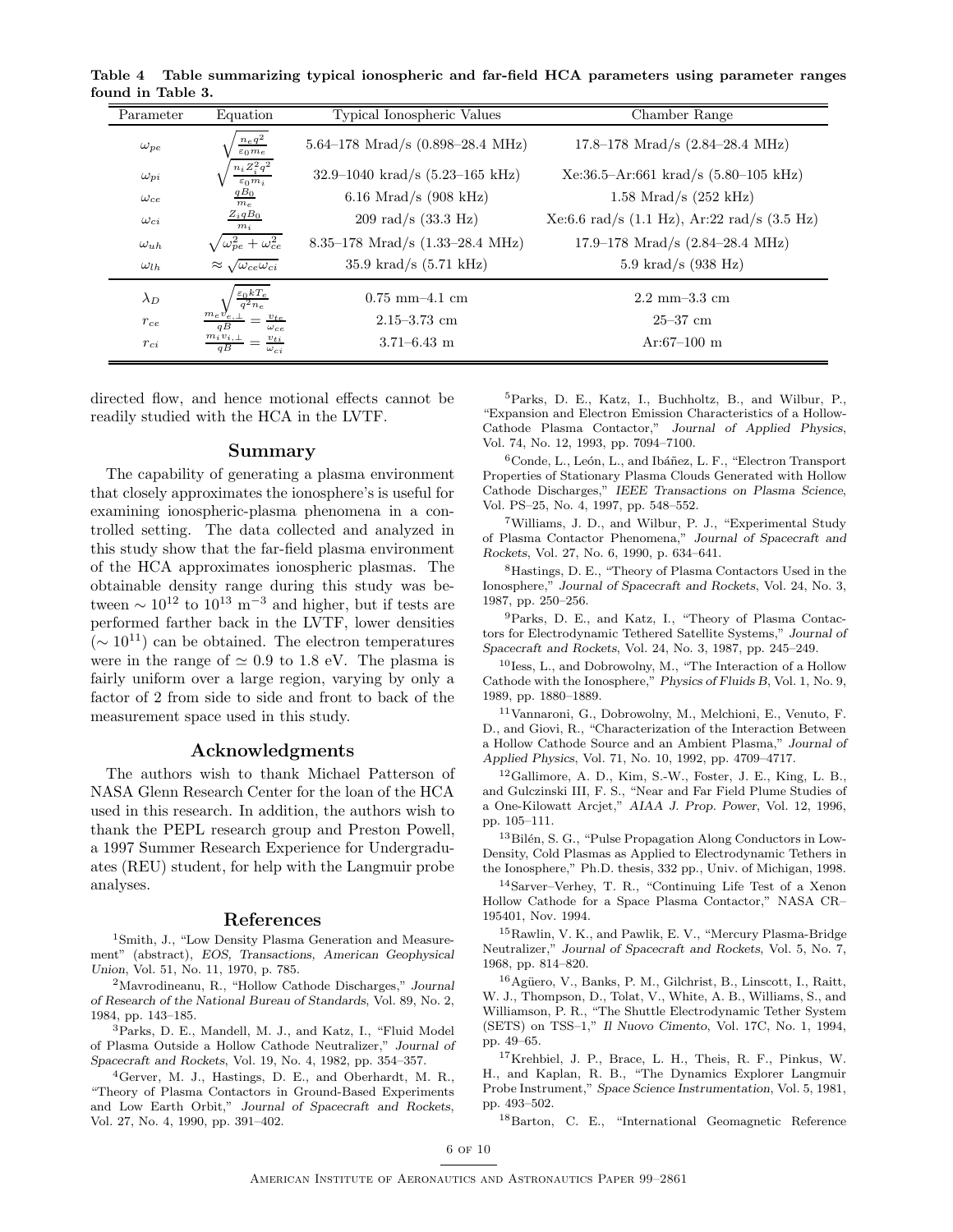Field: The Seventh Generation," *Journal of Geomagnetism and Geoelectricity*, Vol. 49, No. 2–3, 1997, pp. 123–148.

<sup>19</sup>Bozorth, R. M., *Ferromagnetism*, D. Van Nostrand Company, New York, NY, 1951.

<sup>20</sup>Domonkos, M. T., Gallimore, A. D., and Patterson, M. J., "Low-Current Hollow Cathode Evaluation," AIAA Paper No. 99–2575, 35th AIAA/ASME/SAE/ASEE Joint Propulsion Conference, June 1999, Los Angeles, CA.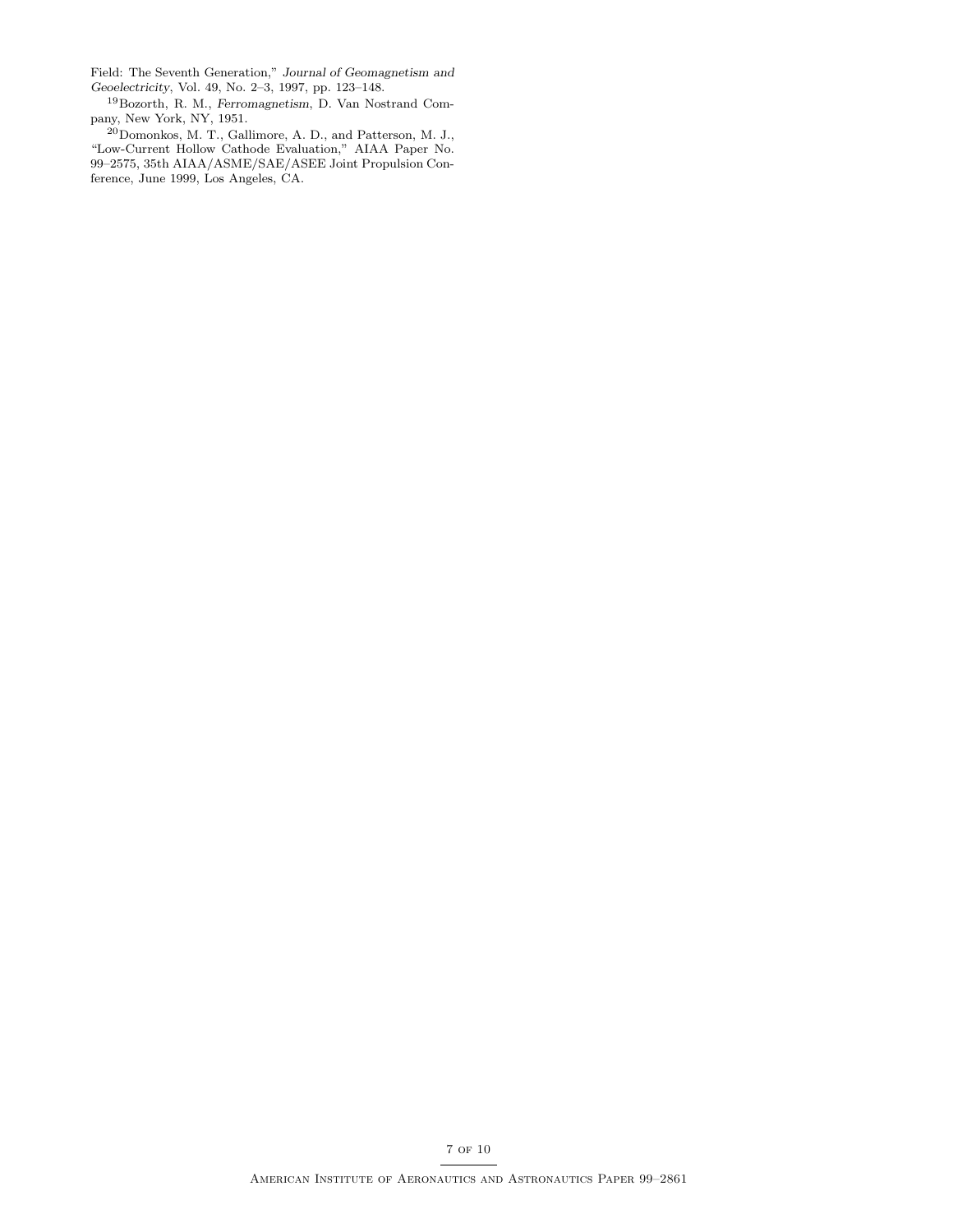





**Fig. 7 Spatial distribution of electron density for Condition 3.**

8 of 10

American Institute of Aeronautics and Astronautics Paper 99–2861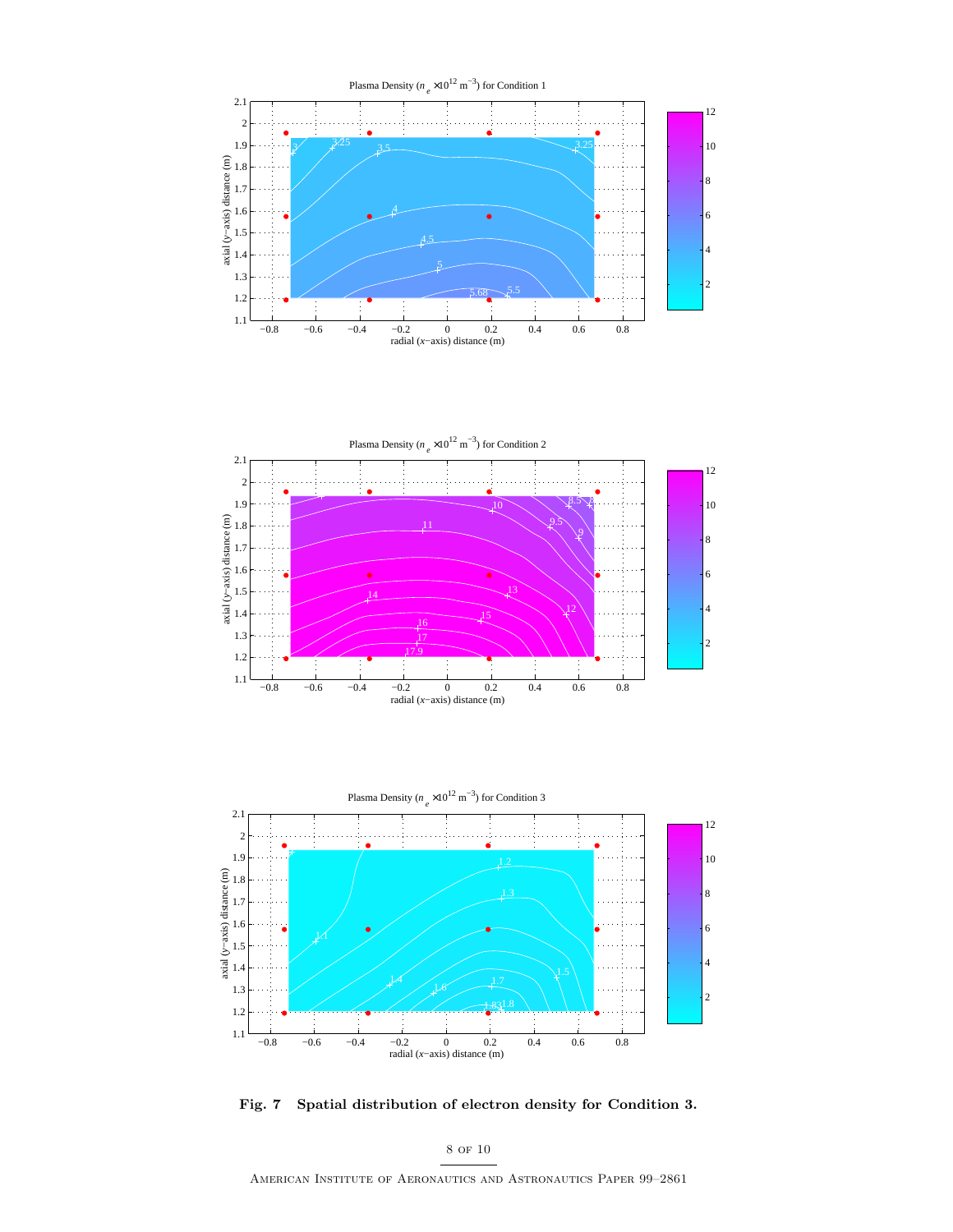





**Fig. 10 Spatial distribution of electron density for Condition 6.**

9 of 10